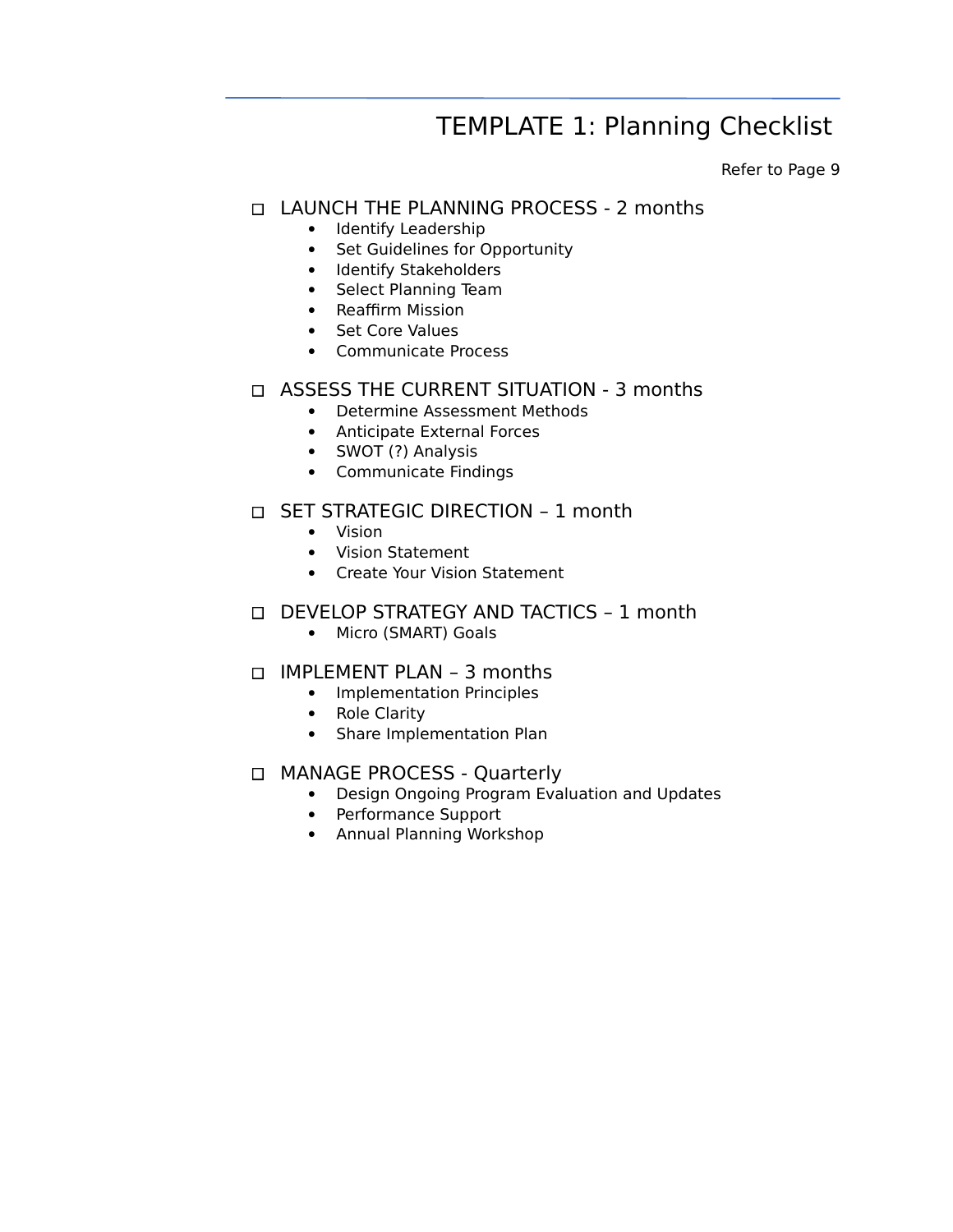## TEMPLATE 2: Mission Statement & Core Values

Refer to Page 13

#### MISSION STATEMENT:

Considerations:

- Name of Your Church
- Description of Actions the Fulfill Purpose of the Church

 $\mathcal{L}_\mathcal{L} = \{ \mathcal{L}_\mathcal{L} = \{ \mathcal{L}_\mathcal{L} = \{ \mathcal{L}_\mathcal{L} = \{ \mathcal{L}_\mathcal{L} = \{ \mathcal{L}_\mathcal{L} = \{ \mathcal{L}_\mathcal{L} = \{ \mathcal{L}_\mathcal{L} = \{ \mathcal{L}_\mathcal{L} = \{ \mathcal{L}_\mathcal{L} = \{ \mathcal{L}_\mathcal{L} = \{ \mathcal{L}_\mathcal{L} = \{ \mathcal{L}_\mathcal{L} = \{ \mathcal{L}_\mathcal{L} = \{ \mathcal{L}_\mathcal{$  $\mathcal{L}_\mathcal{L} = \{ \mathcal{L}_\mathcal{L} = \{ \mathcal{L}_\mathcal{L} = \{ \mathcal{L}_\mathcal{L} = \{ \mathcal{L}_\mathcal{L} = \{ \mathcal{L}_\mathcal{L} = \{ \mathcal{L}_\mathcal{L} = \{ \mathcal{L}_\mathcal{L} = \{ \mathcal{L}_\mathcal{L} = \{ \mathcal{L}_\mathcal{L} = \{ \mathcal{L}_\mathcal{L} = \{ \mathcal{L}_\mathcal{L} = \{ \mathcal{L}_\mathcal{L} = \{ \mathcal{L}_\mathcal{L} = \{ \mathcal{L}_\mathcal{$  $\mathcal{L}_\mathcal{L} = \{ \mathcal{L}_\mathcal{L} = \{ \mathcal{L}_\mathcal{L} = \{ \mathcal{L}_\mathcal{L} = \{ \mathcal{L}_\mathcal{L} = \{ \mathcal{L}_\mathcal{L} = \{ \mathcal{L}_\mathcal{L} = \{ \mathcal{L}_\mathcal{L} = \{ \mathcal{L}_\mathcal{L} = \{ \mathcal{L}_\mathcal{L} = \{ \mathcal{L}_\mathcal{L} = \{ \mathcal{L}_\mathcal{L} = \{ \mathcal{L}_\mathcal{L} = \{ \mathcal{L}_\mathcal{L} = \{ \mathcal{L}_\mathcal{$ 

- Describe Who Church Serves
- Describe Why these Actions Are Taken

#### Notes:

### CORE VALUES:

Considerations:

- Define Values Group Operates by
- Concise  $\frac{3}{4}$  Significant Values
- Describe Who Church Serves
- Describe Why these Actions Are Taken

 Value 1:  $\overline{a}$  Value 2:  $\overline{a}$  Value 3:  $\sim$  Value 4:  $\overline{a}$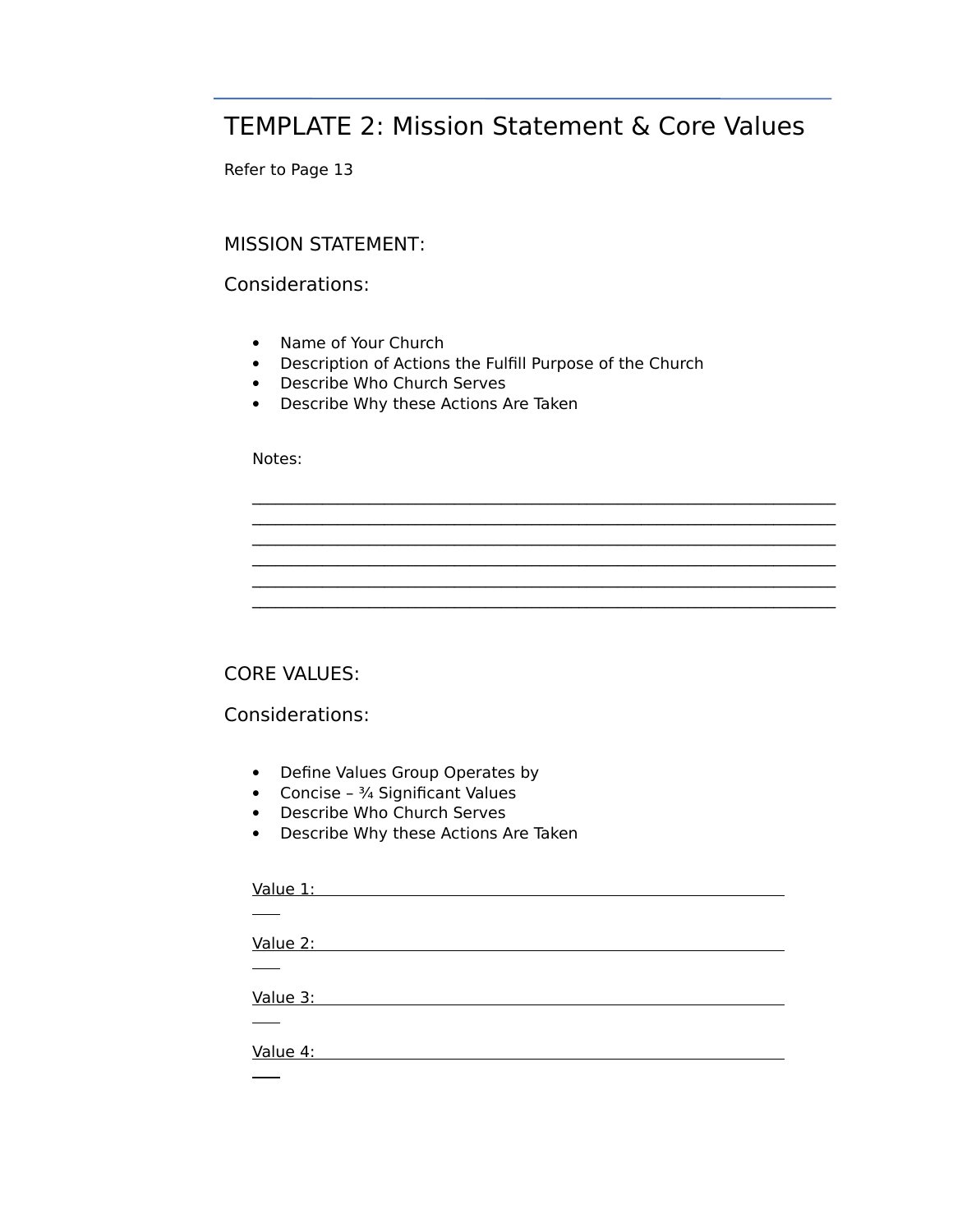### TEMPLATE 3: Sample Announcement

### Letter to the Community

Refer to Page 17



OF ATLANTA

#### ! THE GREEK ORTHODOX CATHEDRAL OF THE ANNUNCIATION!

2500 Clairmont Road N.E., Atlanta, GA 30329 • Tel.: (404) 633-5870 • Fax: (404) 633-6018 Web: www.atlgoc.org • E-mail: office@atlgoc.org

Rev. Fr. Paul A. Kaplanis Dean

Dear Fellow Parishioners,

Rev. Fr. Christos P. Mars **Presbyter** 

#### A man's mind plans his way, but the LORD directs his steps. Proverbs 16:9

Where are we going as a parish? What are our goals as we continue to move forward? How should we best accomplish these goals and how do we prioritize them? These are very important questions. How we answer them will have a profound impact on our community both today as well as for generations to come. To better answer these questions, the Future Planning Committee of the Parish Council has begun the task of creating a comprehensive Strategic Plan. We call this plan our Faith Map.

What is the Faith Map? Simply put, it will be our guide for growth. It is a strategic plan that outlines overarching goals and accompanying initiatives for the parish. Furthermore, it is a plan that will not only identify these goals, but also prioritize them. The Faith Map will be a document that everyone in the community will have a hand in crafting.

Over the past few months, the Future Planning Committee has been working on a preliminary analysis of the community's strengths and opportunities as well as an honest assessment of areas that still need work. Based on this analysis, we are ready to move forward and begin the creation of the Faith Map. We will create this map together in three phases. We are trying to provide as many avenues as possible for your participation! Through a questionnaire and various in-person meetings, we will be asking you for your thoughts and ideas about the future of our community. What would you like to see us accomplish? What is important to you? The three phases are:

| <b>Phase One</b>                     | <b>Phase Two</b>              | <b>Phase Three</b>               |
|--------------------------------------|-------------------------------|----------------------------------|
| Winter/Spring 2013                   | <b>Summer 2013</b>            | <b>Fall 2013</b>                 |
| Gather information via all forms of  | Committee will go through all | Present our findings and set     |
| media including mailings, and online | responses and organize them   | priorities to complete the Faith |
| questionnaire                        |                               | Map                              |
| Members will visit parish and        |                               |                                  |
| cultural organizations for their     |                               |                                  |
| feedback and personal reflections    |                               |                                  |
| Two town hall style meetings to give |                               |                                  |
| another opportunity to share         |                               |                                  |
| information                          |                               |                                  |

More detailed information will be forthcoming after the holidays including dates for all of our meetings and where you can access the questionnaire. We look forward to your participation in this important endeavor! As we plan our way, may our Lord and Savior Jesus Christ continue to direct our steps.

In Christ's Service,

REN. Fre Paul A. Kaplanis

Rev. Fr. Paul A. Kaplanis Rev. Fr. Christos P. Mars Stephen Georgeson Nickitas Demos Dean Presbyter Parish Council President Committee Chair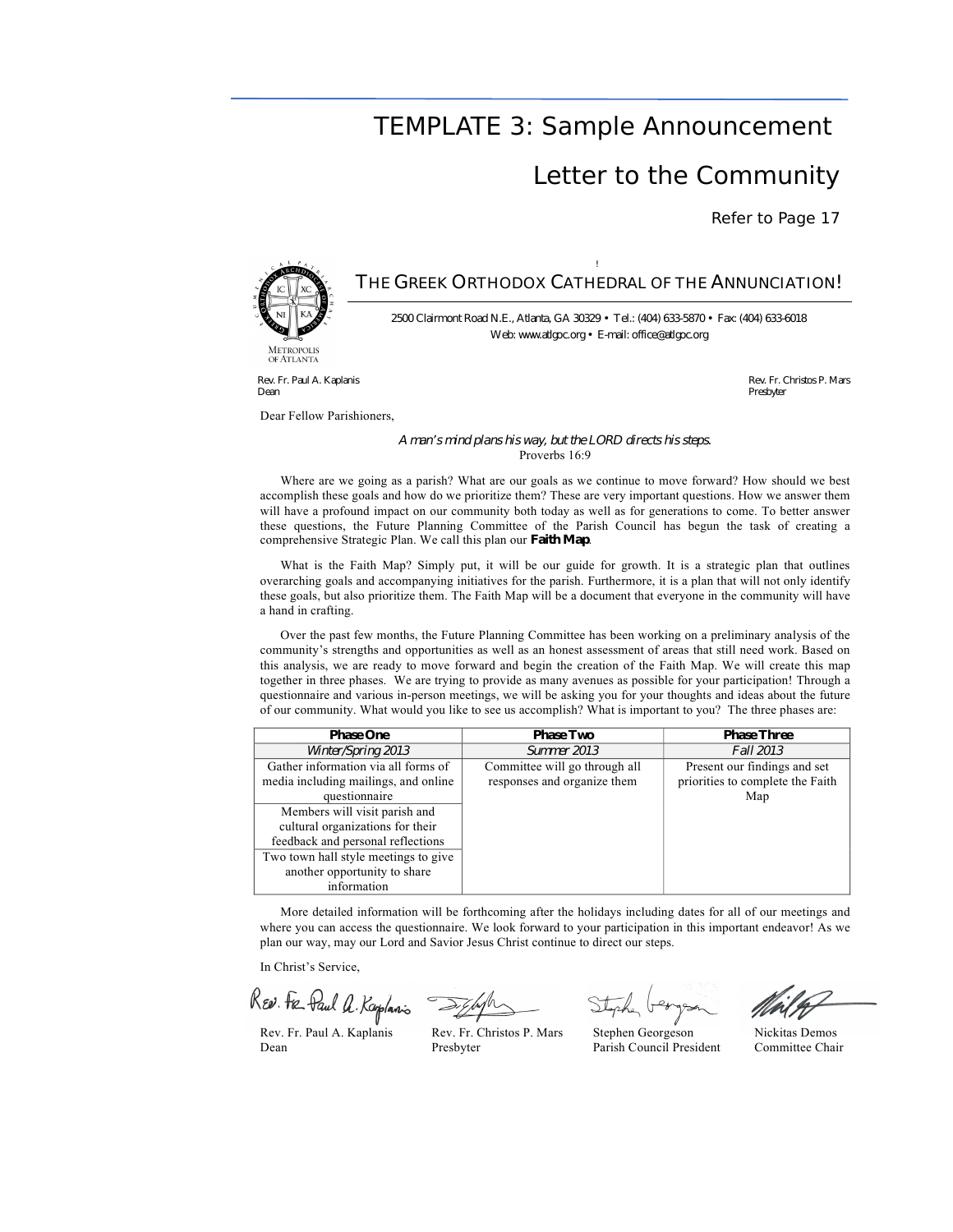# TEMPLATE 4: Sample (Question) Agenda for Community Worship

Refer to Page 18

#### QUESTION 1:

"Now faith is the assurance of things hoped for, the evidence of things not seen" (Hebrews 11:1)

What are your ideas for our community to better WITNESS our Faith through Service, Outreach and Fellowship?

#### QUESTION 2:

"Worship him who made heaven and earth, the sea and the fountains of water" (Revelation 14:7b)

What are your ideas for our parish to grow spiritually closer to Christ through WORSHIP?

#### QUESTION 3:

"So then brethren, stand firm, hold to the traditions which you were taught by us, either by word of mouth or by letter" (2 Thessalonians 2:15)

What are your ideas to provide continuing EDUCATION at the highest level?

#### QUESTION 4:

"For every house is built by someone, but the builder of all things is God" (Hebrews 3:4)

What are your ideas to create new and improve existing FACILITIES to better serve our community?

#### QUESTION 5:

"Your sons and daughters shall prophesy and your young men shall see visions and your old men [and women] shall dream dreams." (Joel 2:28)

What OTHER ideas would you like to recommend?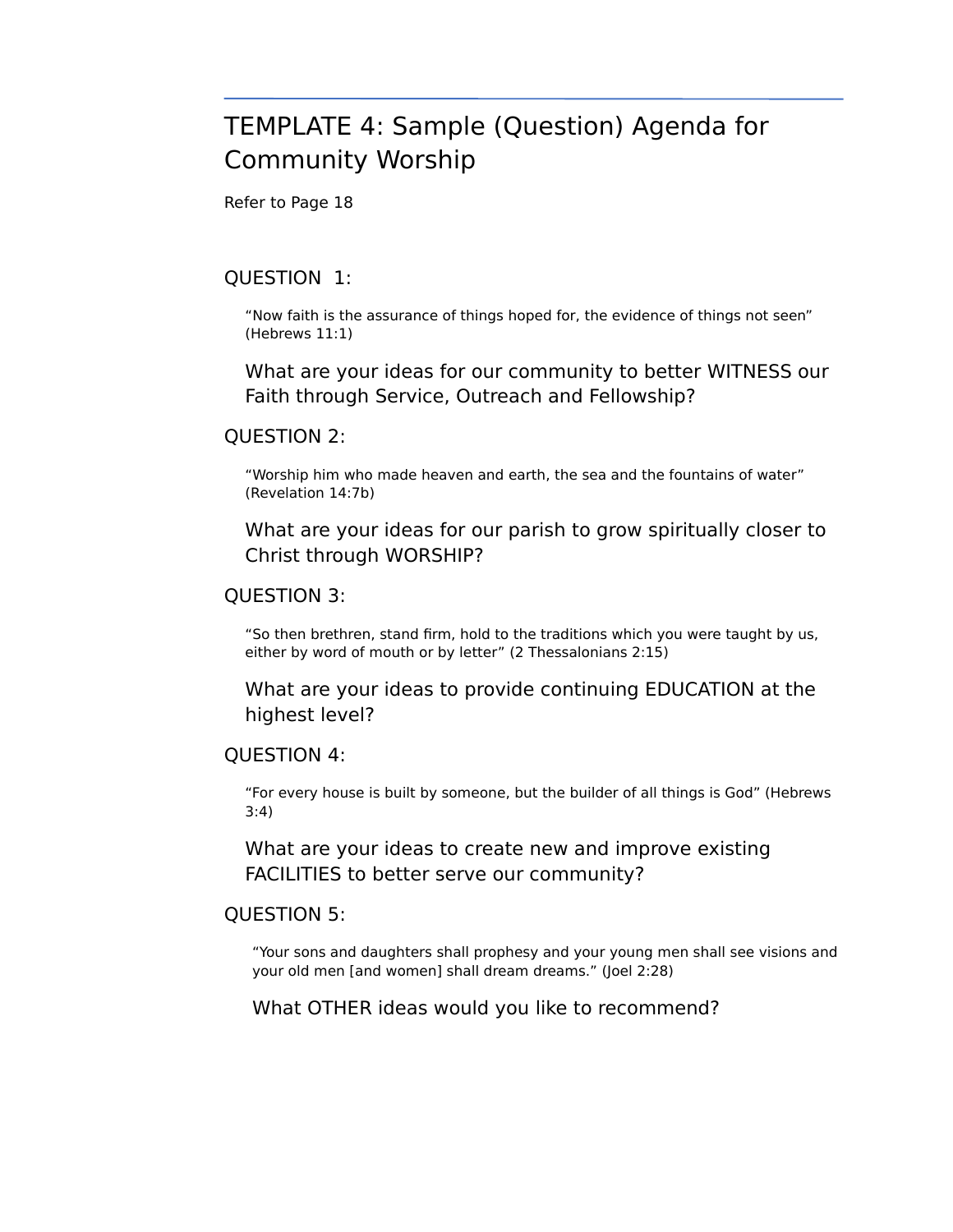# TEMPLATE 5: SWOT Analysis

Refer to Page 18

Strengths & Weaknesses are Internal Areas within Parish Control

| Top Strengths | Top Weaknesses |
|---------------|----------------|
| 2.            | 2.             |
|               | 3              |
|               |                |
|               |                |

Opportunities & Threats are External Areas a Parish has Less Influence

| Top Strengths | Top Weaknesses |
|---------------|----------------|
| ∍             |                |

|  | $TENINI$ ATF $C_{1}$ $C_{2}$ is a $I_{2}$ $C_{1}$ is $I_{3}$ . Me is $I_{4}$ . |
|--|--------------------------------------------------------------------------------|

### TEMPLATE 6: Sample Survey Monkey

Refer to Page 18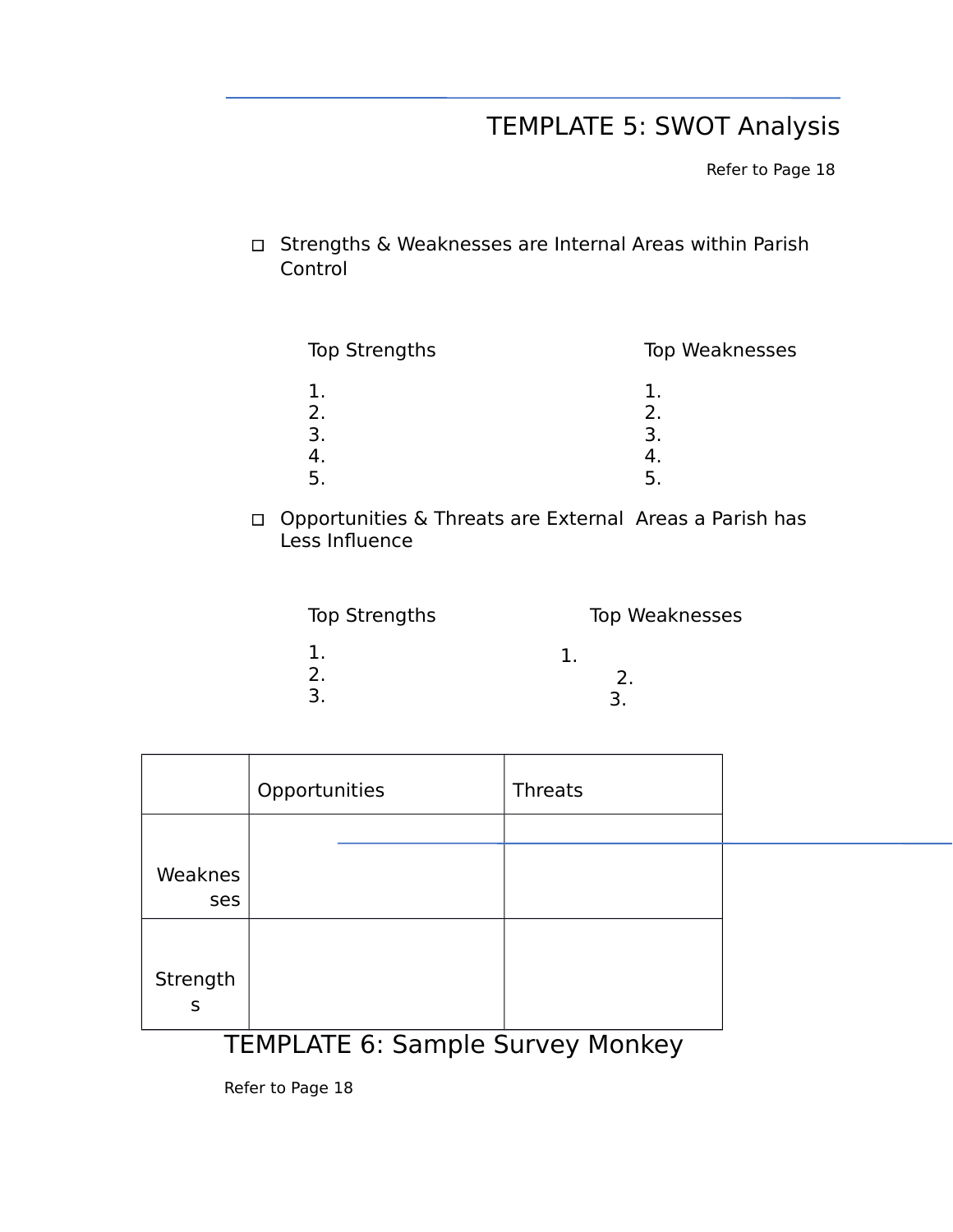As you answer the following questions, think about this in the context of the next five to eleven years.

<u> 1989 - Johann Barn, mars eta bat erroman erroman erroman erroman erroman erroman erroman erroman erroman err</u>

- 1. What should our church be known for?
- 2. What are the most important characteristics of an Orthodox Church and it's community?
- 3. As you think about our church, what's working well? (Strategies, Methods, Programs, Action, Attitudes, Skills, Etc.) [Ministries, Programs, Services]

As you think about our church, what's not working well? (Strategies, Methods, Programs, Actions, Attitudes, Skills,  $EtC.$ )

## **TEMPLATE 7: Vision Statement**

Refer to Page 23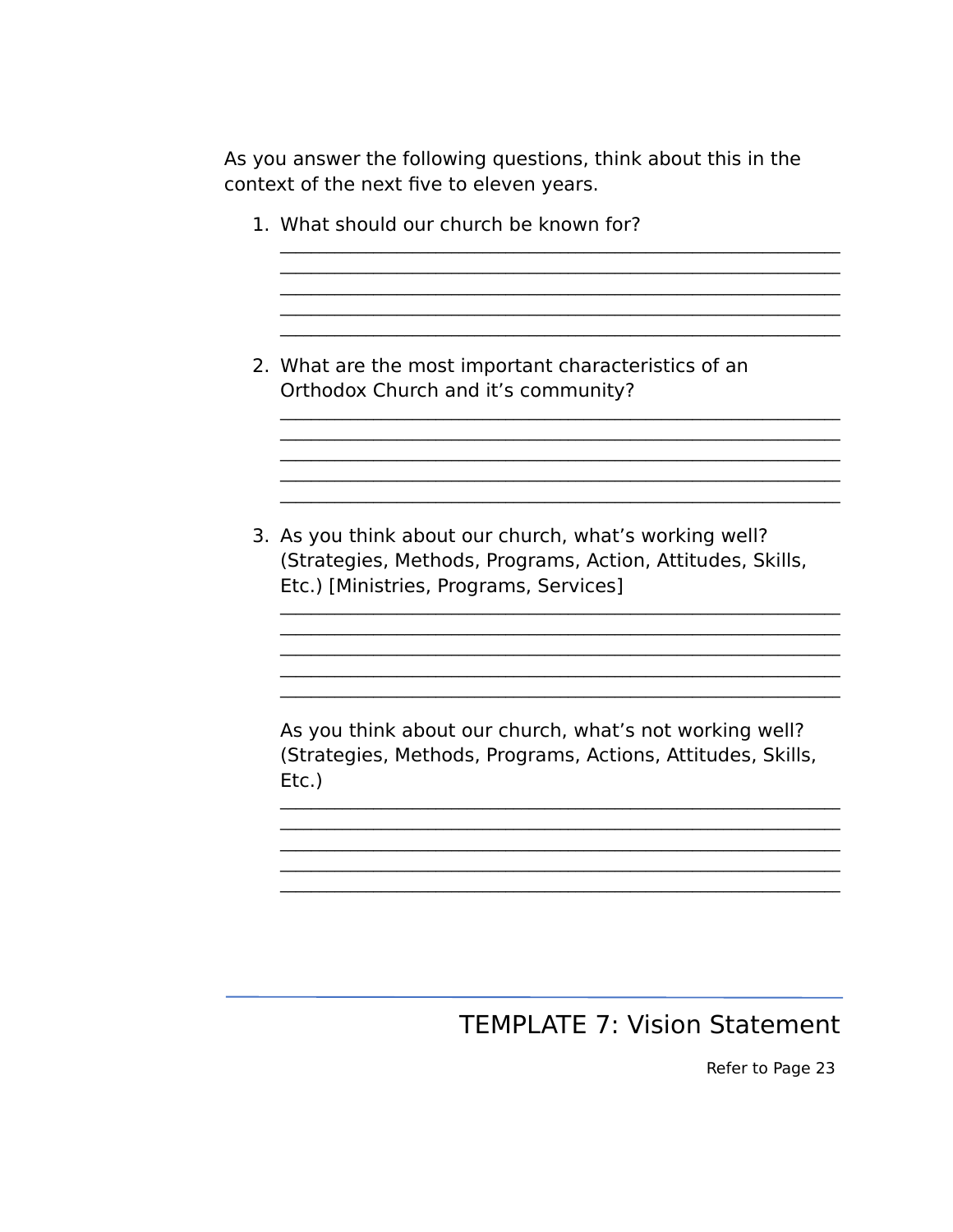### **VISION STATEMENT:**

#### Considerations:

- Keep it Short
- Focus on the Future
- Use Powerful Action Oriented Words
- Create a Picture of the Future that Stirs Passion in Others

<u> 1989 - Johann Stein, mars an deus an deus Amerikaansk kommunister (</u>

Notes:

 $\equiv$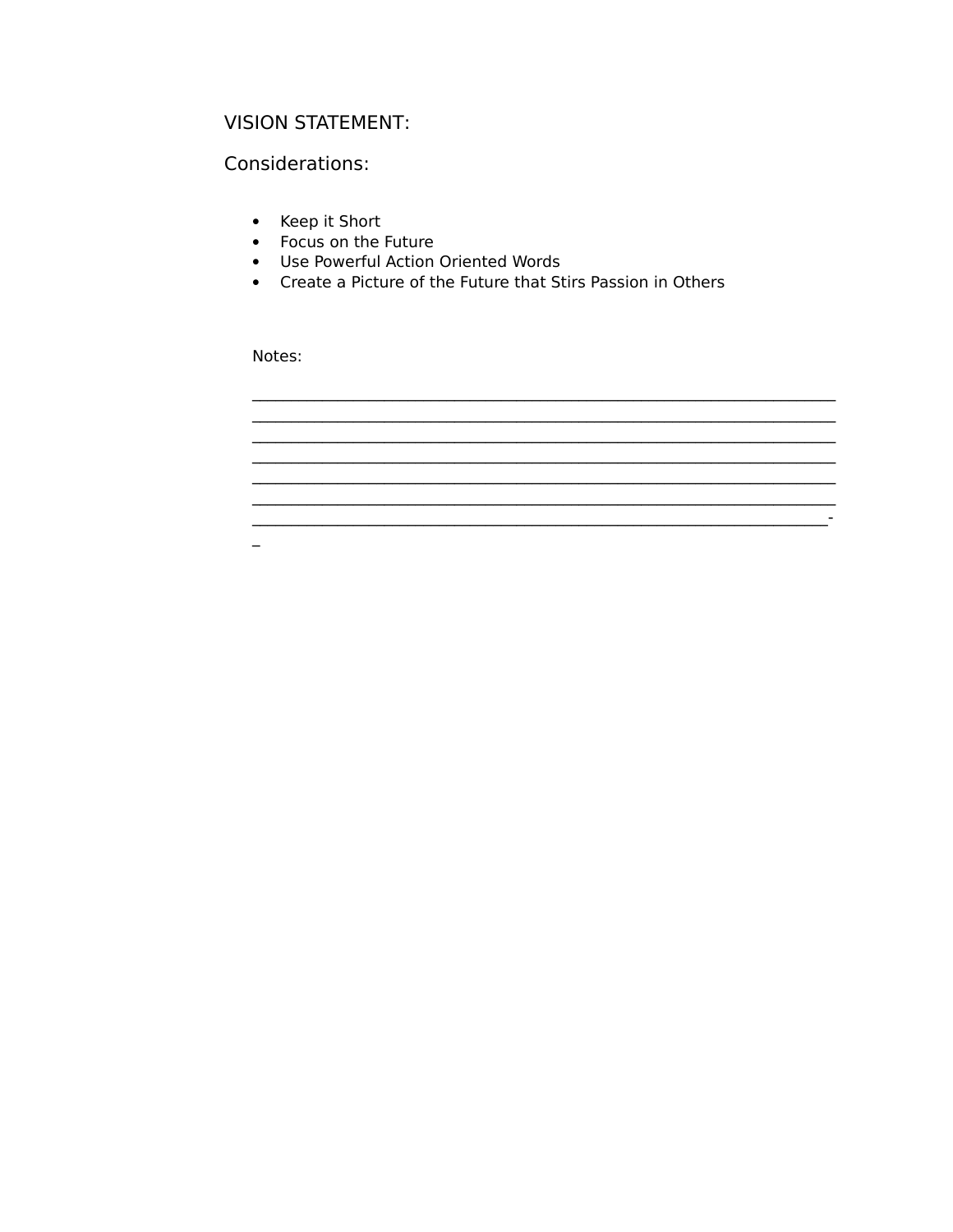## TEMPLATE 8: S.M.A.R.T.E.R. Goals

Refer to Page 26

Using the S.M.A.R.T.E.R. Goal structure helps you specify goals that can be met. SMARTER goals will help you to be successful so keep positive as you work through the answers to the guiding questions.

Initial Goal (Draft goal that you want to develop):

1. Specific (who needs to be involved, what are you specifically trying to accomplish, when will this be accomplished, why is it important that the goal be reached, where will it occur, and will anything else need to be accomplished prior to obtaining this goal?)

 $\mathcal{L}_\mathcal{L} = \{ \mathcal{L}_\mathcal{L} = \{ \mathcal{L}_\mathcal{L} = \{ \mathcal{L}_\mathcal{L} = \{ \mathcal{L}_\mathcal{L} = \{ \mathcal{L}_\mathcal{L} = \{ \mathcal{L}_\mathcal{L} = \{ \mathcal{L}_\mathcal{L} = \{ \mathcal{L}_\mathcal{L} = \{ \mathcal{L}_\mathcal{L} = \{ \mathcal{L}_\mathcal{L} = \{ \mathcal{L}_\mathcal{L} = \{ \mathcal{L}_\mathcal{L} = \{ \mathcal{L}_\mathcal{L} = \{ \mathcal{L}_\mathcal{$  $\mathcal{L}_\mathcal{L} = \{ \mathcal{L}_\mathcal{L} = \{ \mathcal{L}_\mathcal{L} = \{ \mathcal{L}_\mathcal{L} = \{ \mathcal{L}_\mathcal{L} = \{ \mathcal{L}_\mathcal{L} = \{ \mathcal{L}_\mathcal{L} = \{ \mathcal{L}_\mathcal{L} = \{ \mathcal{L}_\mathcal{L} = \{ \mathcal{L}_\mathcal{L} = \{ \mathcal{L}_\mathcal{L} = \{ \mathcal{L}_\mathcal{L} = \{ \mathcal{L}_\mathcal{L} = \{ \mathcal{L}_\mathcal{L} = \{ \mathcal{L}_\mathcal{$ 

 $\mathcal{L}_\text{max}$  $\mathcal{L}_\mathcal{L} = \{ \mathcal{L}_\mathcal{L} = \{ \mathcal{L}_\mathcal{L} = \{ \mathcal{L}_\mathcal{L} = \{ \mathcal{L}_\mathcal{L} = \{ \mathcal{L}_\mathcal{L} = \{ \mathcal{L}_\mathcal{L} = \{ \mathcal{L}_\mathcal{L} = \{ \mathcal{L}_\mathcal{L} = \{ \mathcal{L}_\mathcal{L} = \{ \mathcal{L}_\mathcal{L} = \{ \mathcal{L}_\mathcal{L} = \{ \mathcal{L}_\mathcal{L} = \{ \mathcal{L}_\mathcal{L} = \{ \mathcal{L}_\mathcal{$ 

 $\mathcal{L}_\mathcal{L} = \{ \mathcal{L}_\mathcal{L} = \{ \mathcal{L}_\mathcal{L} = \{ \mathcal{L}_\mathcal{L} = \{ \mathcal{L}_\mathcal{L} = \{ \mathcal{L}_\mathcal{L} = \{ \mathcal{L}_\mathcal{L} = \{ \mathcal{L}_\mathcal{L} = \{ \mathcal{L}_\mathcal{L} = \{ \mathcal{L}_\mathcal{L} = \{ \mathcal{L}_\mathcal{L} = \{ \mathcal{L}_\mathcal{L} = \{ \mathcal{L}_\mathcal{L} = \{ \mathcal{L}_\mathcal{L} = \{ \mathcal{L}_\mathcal{$ 

2. Measurable (How will the goal be measured? What will it be measured with?):

3. Achievable (Do you have the tools/skills/resources that you need to reach your goal? If not, then what would be involved with assembling the tools/skills/resources that are necessary?):

 $\mathcal{L}_\mathcal{L} = \{ \mathcal{L}_\mathcal{L} = \{ \mathcal{L}_\mathcal{L} = \{ \mathcal{L}_\mathcal{L} = \{ \mathcal{L}_\mathcal{L} = \{ \mathcal{L}_\mathcal{L} = \{ \mathcal{L}_\mathcal{L} = \{ \mathcal{L}_\mathcal{L} = \{ \mathcal{L}_\mathcal{L} = \{ \mathcal{L}_\mathcal{L} = \{ \mathcal{L}_\mathcal{L} = \{ \mathcal{L}_\mathcal{L} = \{ \mathcal{L}_\mathcal{L} = \{ \mathcal{L}_\mathcal{L} = \{ \mathcal{L}_\mathcal{$ 

4. Relevant (What is the motivation for this goal? Is this shorter term goal relevant to your Macro Goals, Vision Statement, and Mission? Is this the right time to address this goal? ):

5. Time-bound (What is the timeline for this goal including each step along the process? Is this timeline realistic considering other factors that are important to your community such as annual events, holidays, concurrent commitments, etc.? When will the goal be achieved?):

 $\mathcal{L}_\mathcal{L} = \{ \mathcal{L}_\mathcal{L} = \{ \mathcal{L}_\mathcal{L} = \{ \mathcal{L}_\mathcal{L} = \{ \mathcal{L}_\mathcal{L} = \{ \mathcal{L}_\mathcal{L} = \{ \mathcal{L}_\mathcal{L} = \{ \mathcal{L}_\mathcal{L} = \{ \mathcal{L}_\mathcal{L} = \{ \mathcal{L}_\mathcal{L} = \{ \mathcal{L}_\mathcal{L} = \{ \mathcal{L}_\mathcal{L} = \{ \mathcal{L}_\mathcal{L} = \{ \mathcal{L}_\mathcal{L} = \{ \mathcal{L}_\mathcal{$ 

 $\mathcal{L}_\mathcal{L} = \{ \mathcal{L}_\mathcal{L} = \{ \mathcal{L}_\mathcal{L} = \{ \mathcal{L}_\mathcal{L} = \{ \mathcal{L}_\mathcal{L} = \{ \mathcal{L}_\mathcal{L} = \{ \mathcal{L}_\mathcal{L} = \{ \mathcal{L}_\mathcal{L} = \{ \mathcal{L}_\mathcal{L} = \{ \mathcal{L}_\mathcal{L} = \{ \mathcal{L}_\mathcal{L} = \{ \mathcal{L}_\mathcal{L} = \{ \mathcal{L}_\mathcal{L} = \{ \mathcal{L}_\mathcal{L} = \{ \mathcal{L}_\mathcal{$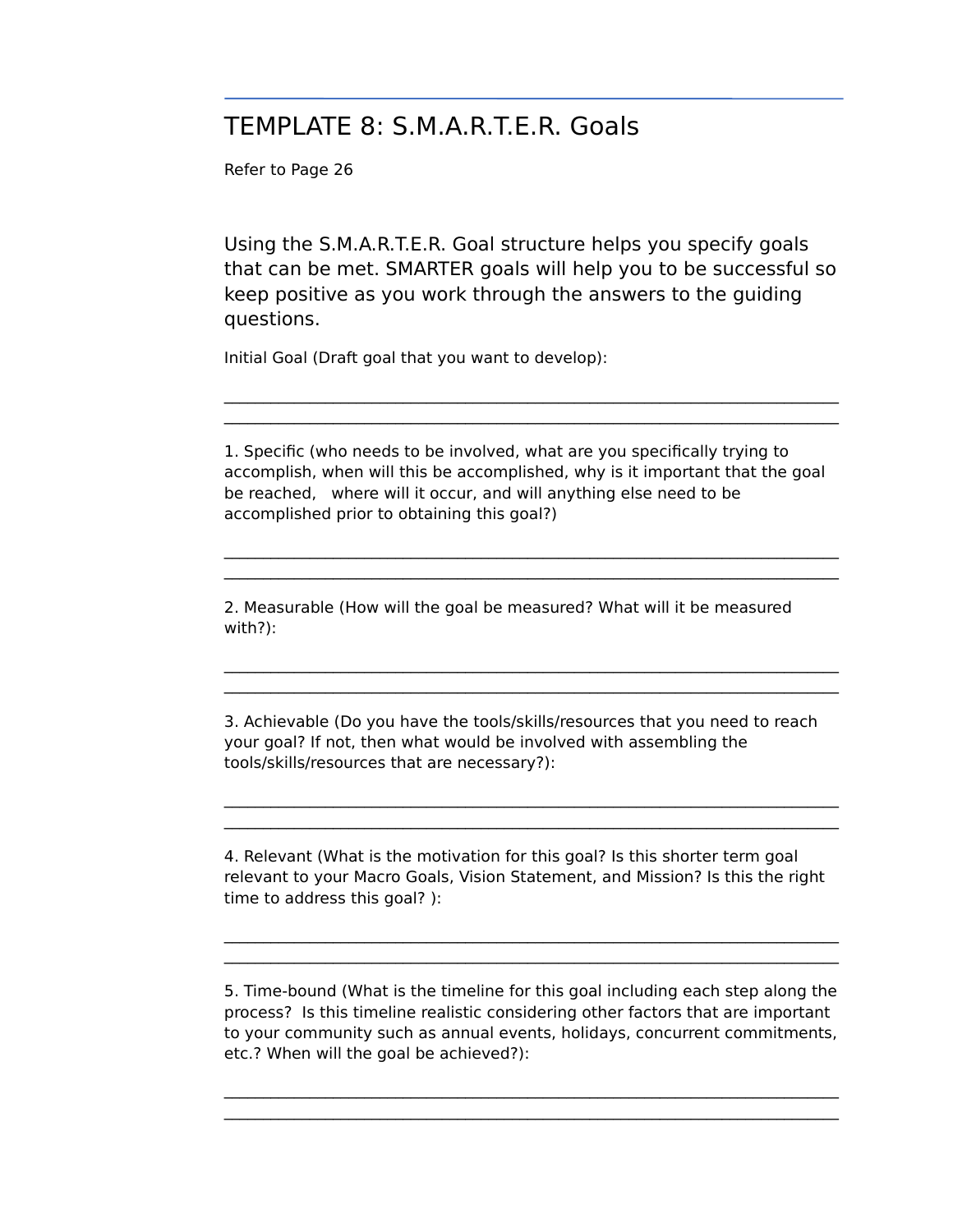# TEMPLATE 9: Goal Sharer

Refer to Page 27

### WHY would you use this template?

Use this template to identify key audiences who need to be aware of your strategic and implementation plan, and define the tools, formats, timelines, and content for each.

WHEN would you use this template? When you are preparing for the launch of your strategic or annual plan and to manage ongoing communications

| Intended<br><b>Audience</b>                      | Communications process                                                        |                      |                                              | Content to be covered                         |                                                                     |        |        |
|--------------------------------------------------|-------------------------------------------------------------------------------|----------------------|----------------------------------------------|-----------------------------------------------|---------------------------------------------------------------------|--------|--------|
|                                                  | <b>Communications tool</b>                                                    | Date                 | Format                                       | <b>Lead</b>                                   | Goal 1                                                              | Goal 2 | Goal 3 |
| Priest and                                       | List type of<br>communications tool<br>(e.g., meeting, email,<br>forum, etc.) | <b>MM/YYYY</b>       | Describe<br>form and<br>venue of<br>delivery | Designate<br>leader for each<br>communication | List issues to be covered within each related<br>goal               |        |        |
| Hierarchy                                        |                                                                               |                      |                                              |                                               |                                                                     |        |        |
| Parish<br>Council                                |                                                                               |                      |                                              |                                               |                                                                     |        |        |
| Council of<br>Ministries/<br>Ministry<br>Leaders |                                                                               |                      | Example: In-<br>person<br>presentation       |                                               | Review autoanes and abjectives                                      |        |        |
|                                                  |                                                                               |                      | Example                                      |                                               |                                                                     |        |        |
| General<br>Assembly                              | meeting                                                                       |                      | Video and<br>powerpoint                      |                                               | Launch strategy                                                     |        |        |
|                                                  |                                                                               |                      | in-person<br>discussion                      |                                               | Detailed work planning                                              |        |        |
| All of<br>Community                              | EXAMPLE: Monthly<br>newsletter with staries on<br>progress                    | Monthly,<br>storting | Email and<br>website                         |                                               | Maritoring, performance measurement, and<br>recognition of progress |        |        |
|                                                  |                                                                               |                      |                                              |                                               |                                                                     |        |        |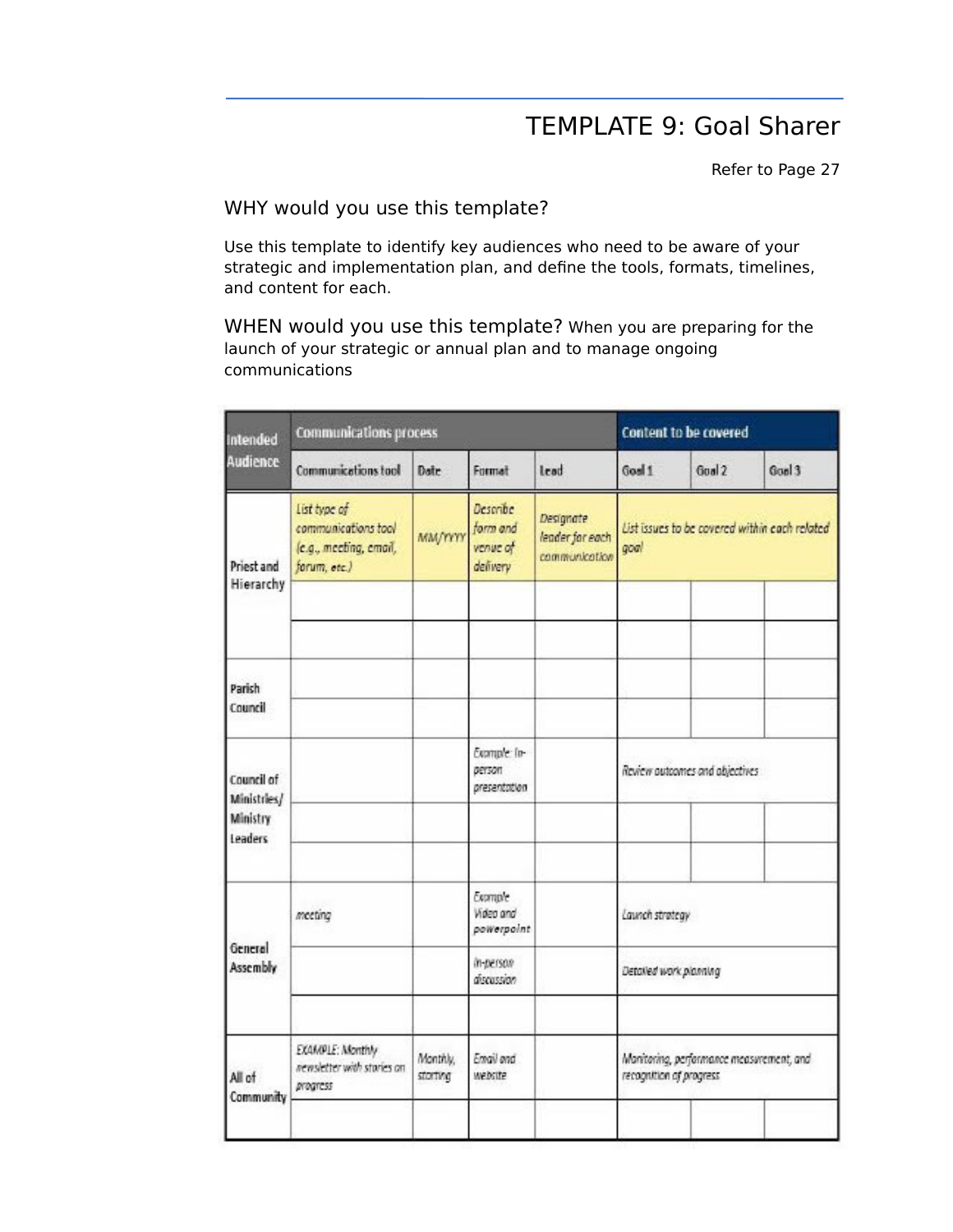# TEMPLATE 10: Vision Statement

Refer to Page 30

WHY would you use this template?

For each goal, use this implementation template to assign roles, and estimate anticipated outcomes, milestones, and resources required, and interdependencies with other goals

#### WHEN would you use this template?

After SMART goals have been determined

|    | 1. $GOAL #:$                                 | Name of Goal                                                                                                                                                                                                                  |  |  |  |
|----|----------------------------------------------|-------------------------------------------------------------------------------------------------------------------------------------------------------------------------------------------------------------------------------|--|--|--|
|    | 2. EXPECTED RESULTS:                         | Answer                                                                                                                                                                                                                        |  |  |  |
|    | 3. TEAM:<br>Goal Leader:                     | Name, Title, Role                                                                                                                                                                                                             |  |  |  |
|    | <b>Goal Team Member:</b>                     | Name, Title, Role<br>Name, Title, Role<br>Name, Title, Role                                                                                                                                                                   |  |  |  |
|    | Proposed Start Date:<br>Proposed End Date:   | MM/DD/YY<br>MM/DD/YY                                                                                                                                                                                                          |  |  |  |
|    | 4. RESOURCES REQUIRED:                       | Financial/Other Implications: Describe staff and volunteer time<br>associated with implementing goal<br>Describe other financial needs or<br>resources associated with implementing<br>goal                                   |  |  |  |
| 5. | INITIATIVE WORK PLANS AND INTERDEPENDENCIES: |                                                                                                                                                                                                                               |  |  |  |
|    | Objectives:                                  | List sub-goals in chronological order of                                                                                                                                                                                      |  |  |  |
|    | Outcomes:                                    | estimated completion<br>List the expected outcomes for each sub-<br>goals                                                                                                                                                     |  |  |  |
|    | Lead:                                        | Designate the person who will own the sub-                                                                                                                                                                                    |  |  |  |
|    | Due Date/ Milestone:<br>Resources:           | goal<br>MM/YY<br>List requirements (i.e. Fundraising, training, staff,<br>volunteers,<br>education, etc.) needed to achieve each sub-goal<br>Include any interdependencies with other goals needed<br>to<br>achieve this goal |  |  |  |